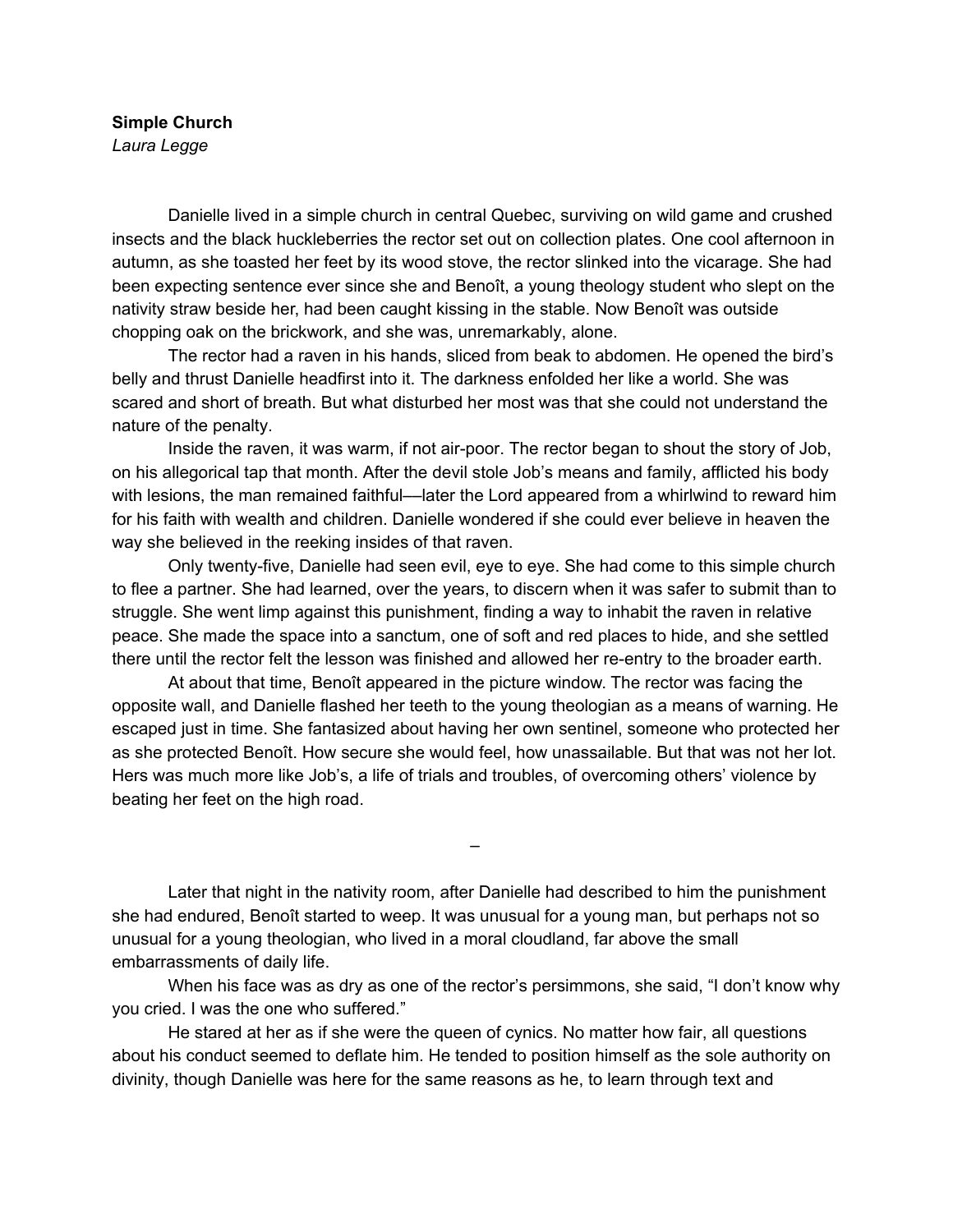experience. Benoît had a heavy jaw and a hungry energy. But his insecurity was a frost, and it touched all the space between them.

Save the rector, they were the only current residents of the simple church, although a series of women had passed through in the six months Danielle had been living there. Flame- or black- haired, with gospel tattoos or skin bare as a plucked duck's, speaking French and Arabic and Coptic. But now it was just Danielle; the young man she was attracted to but could not trust; and the rector she, rightly, feared.

Benoît did not seem game to answer Danielle's question. Instead, he went back to his Master's thesis work, which he spoke of, often and with severe gravitas: finding a way to reconcile the existence of God with the existence of evil. He took an archaic poetry book from the mantel shelf and began to tear words from its pages. Each time he did, dust would mist the air, a dank musk chasing his nose into his muslin shirt. With his face still half-covered, he began to arrange the words in a circle on the hardwood floor, NEITHER in the centre. Benoît looked blankly at her. "I can't describe God by what he is," he said. "So I will describe him by what he's not."

Around NEITHER he arranged BODY, INDIVIDUAL, OBJECT, ACCIDENT, SUBSTANCE, STORY, MEMORY, CRUTCH, COMPANION, and on and on, wider and wider, until the circle was as vast as their shared blue sphere. She wondered whether he would, if pressed, use any of these same terms to not-describe her. And if so, if she shared any non-description with his one and only God, maybe his system was unsound.

Outside of the nativity room it started to pour. Danielle went to a small porthole window and, on tiptoe, peered outside. There the rector was running back and forth in the mud, wearing an athletic suit Danielle was tasked with bleaching each Sunday. He was only in his early forties, but his skin hung as loosely as that of a pan-fried hen, and when he ran it seemed to move in the opposite direction.

"Do you think," she asked Benoît, fogging the porthole with her breath, "that the raven was our only punishment?" In response, she heard only the sound of Benoît tearing paper from his poetry book, the lash of the rector's galoshes against the mud. Until the rector caught the two of them kissing, Danielle had managed to stay wholly in his good graces. So she had no sense of how long he would act out his anger, having no past experience to draw on.

Benoît said, in a tone of great impatience, "Of course. Forgiveness is his whole thing, Danielle."

She could see how frightened Benoît was, how his choice to be cross and dismissive was simply a means of reforming his fear. Yet again, the work was hers, to read between his ragged lines. She kept her post by the window. The paper-tearing sounds stopped, and then she felt the theologian's angles beside hers. She felt, at once, the unbearable bulk of humiliation over the raven penance, and with Benoît so near to her, she had the sudden urge to pass a sentence on to him. To whip the bottoms of his feet with birch twigs, or to pour whole, curdled milk down the back of his shirt.

Benoît laid a hand on her shoulder. "Relax, will you?"

The sprinting rector seemed unaware of the filth spraying his athletic suit. Never he mind, Danielle had her bleach. Benoît kissed her on the knuckles, then retrieved his poetry book and moved back to the nativity straw. Danielle watched a row of termites file blindly across the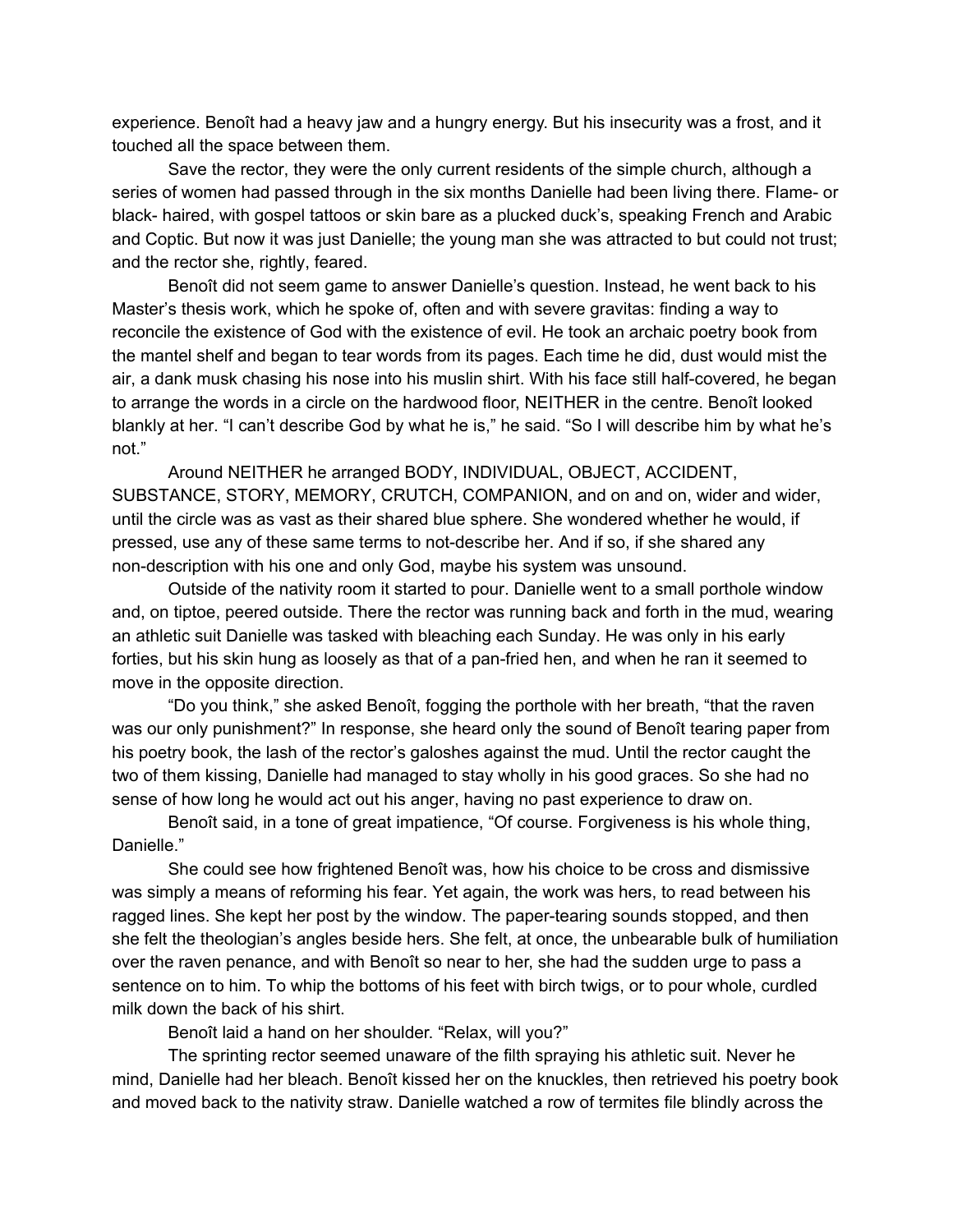highest part of the doorframe. She was envious. Pests did not have feelings. A termite certainly did not have to settle its desire to lie down beside an irritating, attractive theology student.

The rector looked through the rain at her face in the porthole. He had stopped running and was now standing on a wet patch of maidenhair moss. She often went to kneel there, on that tender green cushion, when she felt sincere with her religion. Under the burden of his galoshes, the moss was in misery.

"Come here," Benoît said to her.

Danielle did not need a second invitation. The sight of the rector, standing on something so organic, delicate, made her feel ill. She made sure the door was dead-bolted, then blew out the votive candles and felt her way to the nativity straw. She had an irrational feeling the termites were getting in Benoît's wild, untended hair, so she brushed it with her fingers. He softened. "I've always liked the way that feels," he said.

They did not say anything else. Benoît fell asleep fluently, while Danielle struggled against her vigilance. At last, she dreamed a soft-edged film of them: flying far above the ground with the kestrels and kingbirds, crossing open country, feeling limitless and free. In those calm moments, she gave no thought to reason or reprimand, only to the sensations that live, like God, without name.

–

Six days passed without further discipline. In the same interval the earth had been created, or so the rector had taught them; darkness the first day, mankind the sixth. And so Danielle gave this interlude a monumental weight, as if the rector were consciously building a dominion of terror, which he may well have been, but it only came into being because of her own mind's work. On the Sabbath day, part of that weight was lifted.

Danielle was in the wringing room, hanging the linens, when Benoît came running to her side. The hem of his shorts was charred, and he gave off the odour of the rector's clove cigarettes. Again Benoît was weeping, only this time Danielle felt a measure of empathy, because she could tell by his shorts' blackened hem that he had, in fact, suffered.

"He burned my favourite poetry book," Benoît managed. "And the words I had gathered, BODY, STORY, CRUTCH, he set them all on fire."

Though her empathy remained, it was tinged, then, with a fierier sentiment. She remembered how it had felt to be forced into the raven, how choking that stink had been, how sickening the sense of captivity. He was a tall child, his heart without a single callus. His anguish over a few lost objects was nothing in the face of her real, somatic pain.

She collected herself before she spoke to him. "You've studied that book for years," she said at last. "You must know what it says by now."

Benoît snapped. "Don't be ignorant," he said. "You could never understand how much that book meant to me."

Danielle paused again–long enough to remember her dream of them, out in open country, blooming into a shared freedom–but she was tired of being twice as good as everyone around her. Pettiness rose in her like the holy spirit. She slapped him, and it felt extra physical, inside-of- a-dead-raven physical. This contact startled Benoît enough to make him stop crying.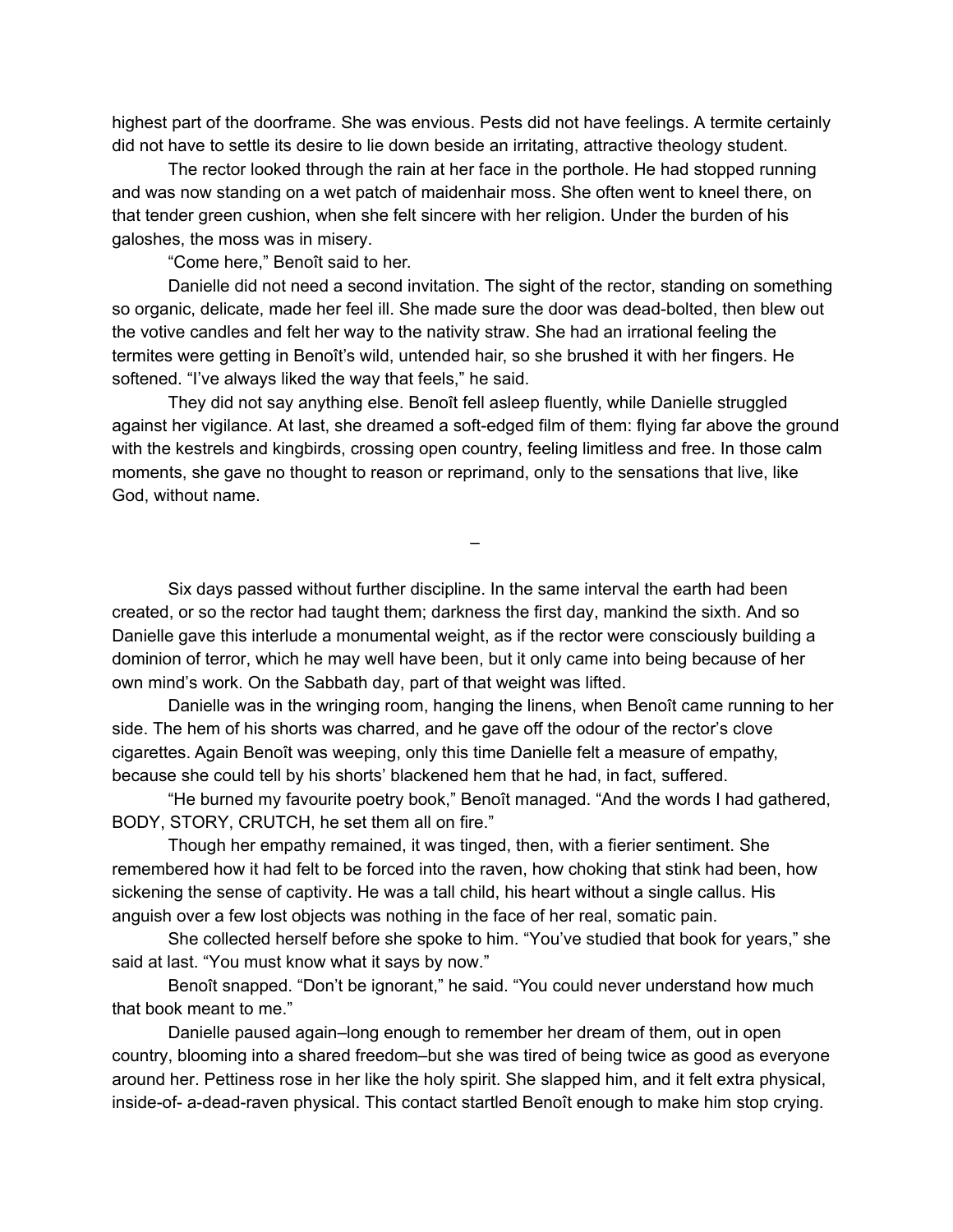Rays from the skylight made his damp cheeks gleam, but no new tears tumbled down them. Chastened though he had been, he looked calm. In the countryside beyond the simple church, there were wild horses and there were sheep. She did not have to guess which Benoît would be.

Danielle heard the rector's galoshes a few metres down the hallway. She was wearing a long robe, the scents of her day caught in its weave–the loam by the stream, the rotten Spartan apples in the barn. She lifted its floor-length skirt and invited Benoît to crawl under, creating for him a space of safety, anonymity. In order to fit underneath, he had to curl up like a newborn lamb. His body radiated heat as he breathed, sending upward little waves of love and industry. She felt tenderly toward him.

The rector was not supposed to set foot in the wringing room. He said that in the process of sopping, twisting, and flaying, grime flew as high as the windowsills, making the place unfit for a righteous man. But on that day, he ignored his own rule, a privilege afforded only to him. Danielle knew codes could be changed on a whim by those who had created them–and so, she was disheartened when he entered the room, but far from surprised.

She had run out of linens to string up, so with no busywork, she had to look right at him. His eyes were round and burnished as rosary beads. "I heard voices," he said. "What were you doing in here?"

Benoît remained safely ensconced in her robe. She briefly considered lifting her hem, exposing him to daylight's glare, but instead she chose to be twice as good. "I was washing your clothes," she said to the rector.

He took her by the hair.

And on it went.

Benoît remained in hiding. Danielle moved into her imagination, to numb what was being done. A few moments later, the rector stopped and said he was sorry. He left in a sort of shamefaced way, like a horse who has bucked at the wrong time and been cuffed. She waited until she heard his footsteps disappear down the central corridor and into the repining room, and then she lifted the bottom of her robe. "Let there be light," she said.

Benoît scrambled to the far wall, where he crouched with his knees apart. She removed her robe and began to lather it with soda. This outfit had belonged to one of the other women who had passed through, speaking French and Arabic and Coptic, before bundling into denim and mantles and escaping into the wild beyond. A scent had stayed in the dress, houseleek or bergamot, and she thrashed the fabric until no trace of it remained.

"What could I have done?" Benoît eventually asked.

Danielle's palms were cramped from gripping and twisting the dress. She wished the feeling inside of her were as conventional as anger. Anything but the unease that made her distrust her own perceptions, her body's ability to know the simple realities of this room: its dimensions, dynamics. Anger was a burning home, but at least it was a home. Having thrashed the scent from her robe, she proceeded to tear it into strips. Her skin was dappled with fur and terrene matter, flecks of dust and flower stems. She used one strip to wipe that earth away.

"I should have done something," Benoît said. "Shouldn't I have done something?"

In that moment, it occurred to her that Benoît needed her. She could abandon him just as those other women had abandoned the rector, but he required a creator, a book, an ultimate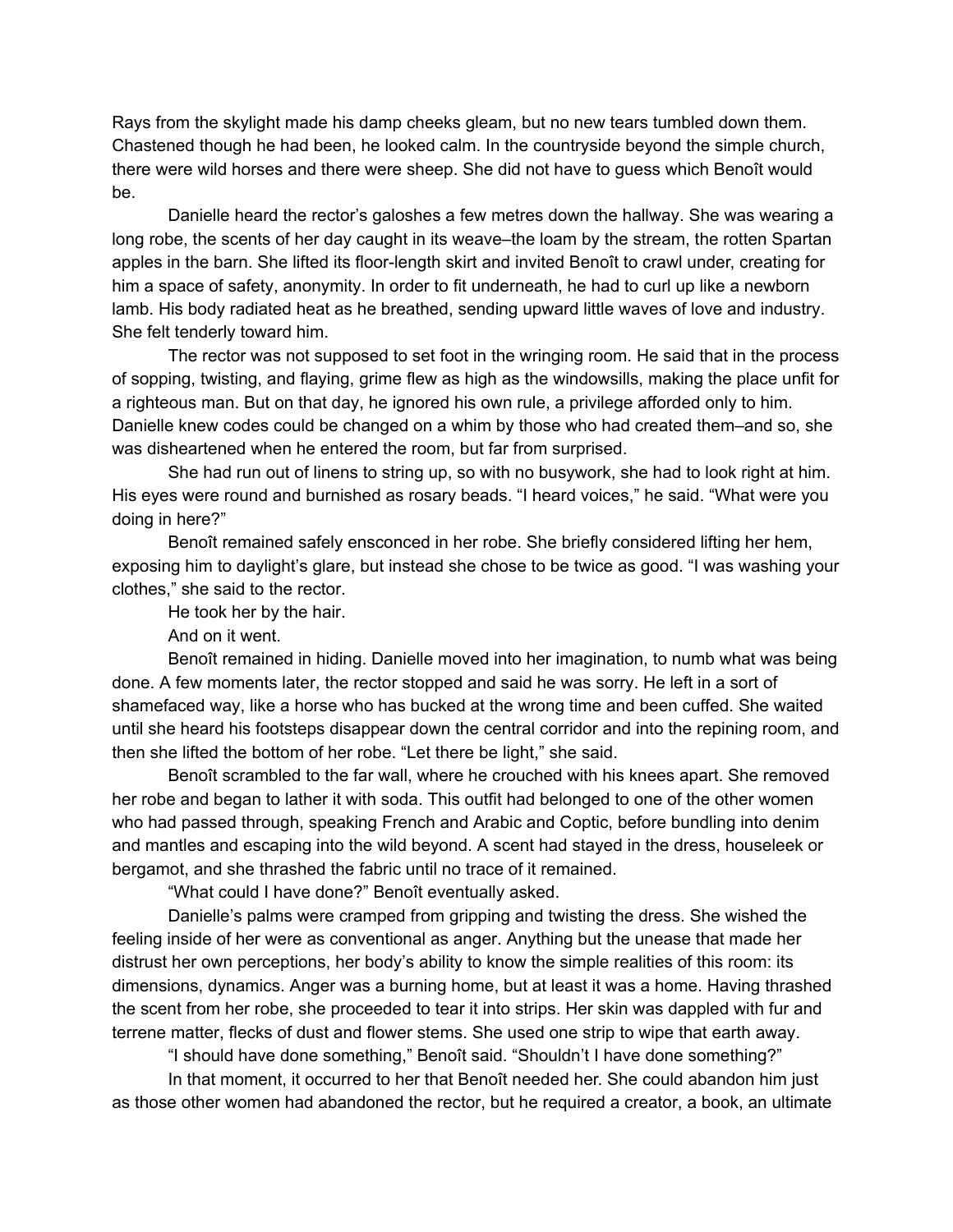answer. And there was her power. She could sit right in the heart of her discomfort. If anger was a burning home, then this was an unconstructed one–blueprinted, never to be fully realized, but all her own.

–

Over the coming weeks, the punishments mounted. It was obvious to Danielle that her life-knit here had come undone. After leaving her partner, she had lived in several places in which fine had quickly become bearable, and bearable had as quickly become dire, and this felt no different. She knew her flight from this simple church was inevitable.

The day before the winter solstice, a Sunday, Danielle set her sights on leaving. After their special weekly lunch of jambon persillé, which Danielle had made and the three of them had enjoyed, truly, with light and lovely conversation, the rector went to his room to nap. Danielle took Benoît by the hand to the chestnut-drying house, a small building beside the simple church, in order to say goodbye.

Danielle put her hands on Benoît's downy cheeks. He had stopped shaving after the rector began to leave his fresh blades in the rain to rust. Danielle liked the effect, his face as soft to the touch as maidenhair moss. "I'm leaving here today," she said.

Winter had worked its stony weight across the valley, entering the drying house through hairline cracks in its walls. Danielle shook through her gabardine dress. Benoît dropped to his knees and circled her calves with his arms, tickling her shins with his down.

"Don't leave me here," he begged. "I love you."

Instead of offering a hand to help him stand, Danielle squatted beside him. He pulled an instrument from his shirt, a small, laughable piece that looked like a homemade camping spoon. "I've been trying to find a way to get you to safety," he told her. He was solemn. He was serious.

Danielle knew when to struggle and when to move to higher ground. She looked at Benoît, his eyes, his spoon.

She huddled closer to him, impervious for a while to the creeping winter. He lost his balance and crunched her cold toes with the soles of his boots. He tried desperately to redeem himself by kissing his palm and touching it to her sneakers. "I can leave anytime I want," he said. "Can I go with you?"

She considered his suggestion. If they left together, she would have a companion; a body, individual, object, story, memory. A crutch. If they left together, she would be shielded in part from the fear that the rector would hunt her down. And yet, none of that was enough to override her sense that she had to leave alone. If she kept making the same choices she always had, trusting half-loves with her future, she would continue to feel untethered, unsafe, unsure of her own well- being. In that fact, she had deep faith.

"No," she said to Benoît, "you can't."

She kissed him, and through that point of contact moved a deep sentiment, a sensation that lived without name.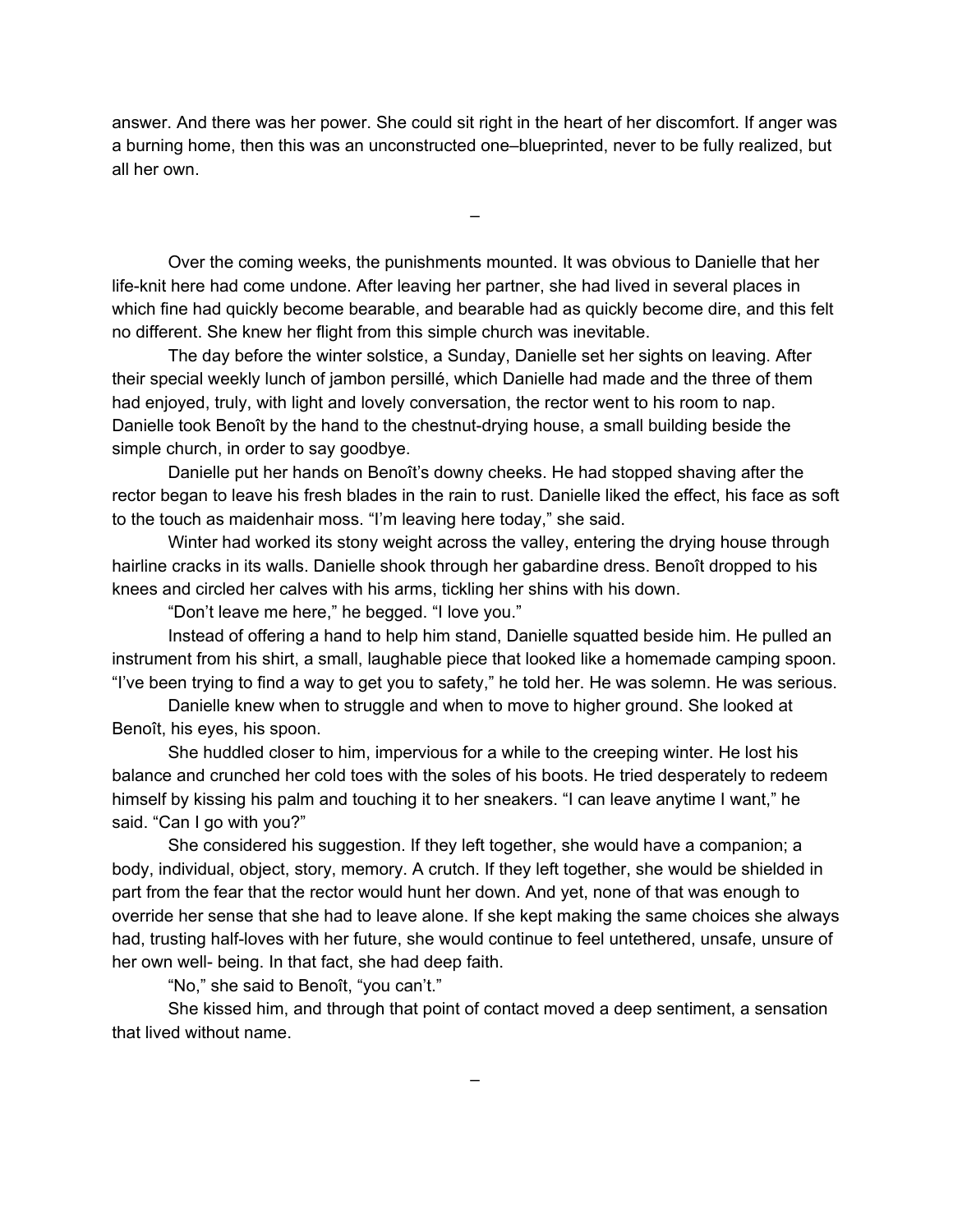That evening, Danielle and Benoît met at the mouth of the church corridor. They stole down it together, armed with her transcendental desire for freedom and his sharpened camping spoon. Benoît was to distract the rector while Danielle stole layers from the wringing room and escaped through its window to the valley beyond. She would find her way to Montreal, or to Toronto, hoping against hope no one would come looking for her.

Danielle kept one hand on the stone wall as she moved down the corridor toward the rector's sleeping room, grazing limestone, muskrat pelts, strings of dried redcurrants. Her hands were attuned to each texture. When she reached the sleeping room door–intending to pass right by and continue on to the wringing room–she noticed it was ajar. Through the crack she was astonished to hear an older woman interacting with the rector. Benoît, who had been a few steps behind Danielle, caught up and peered over her shoulder.

The rector and the older woman were casting a shadow play against a taut, hanging bedsheet. The woman formed with her hands a raven, her interlaced fingers making its wings beat. While she did this, she recited verses from the Book of Job. Danielle recognized it as the end of God's speech to Job, after he appears from the whirlwind: Who provides food for the raven/when its young cry out to God/as they wander about for lack of nourishment?

Danielle entered the sleeping room then. The rector and the woman noticed her only when she came between them and their light source.

"What is it, Danielle?" the rector asked.

The question calmed her. Only in small pricks did she feel the unease that had been dogging her for months, and they were local to the Ring of Solomon. She wondered how different her days might have been to that point, if someone had asked her this, and kindly, before she had reached the point of exhaustion.

Danielle pointed to the older woman. "Who is she?"

"This is my mom," the rector said. "She's visiting for a few weeks. I think you will get along just fine."

His comportment was entirely different now that his mother was here. He spoke more timidly, his words soft and almost indeterminate. Where usually his rosary bead eyes stared at her, now they darted from corner to corner.

Danielle turned to address Benoît, who was still lingering, fearfully, in the doorframe. "Get in here," she said. He obeyed.

The rector's mother said, "You're very rude."

When Danielle–people-pleasing, best-behaviour-having, twice-as-good Danielle–said, "Thank you," she meant it earnestly. To be seen, even as offensive, was nonetheless to be seen. She studied the rector's mother. Danielle knew little about piety, but she was certain that staying attentive, noticing niceties, was at the heart of sacred life. Beneath the mother's placid surface what Danielle saw was a mundane, commonplace sorrow.

She came closer to the mother, causing the rector to go rigid. He clearly disliked the idea of the two women in contact, and he slid sideways on the quilt to be between them. Danielle cut around. She embraced the older woman, who shook her off like a damp cloak, then whispered something inaudible in her son's ear. Danielle did not like to be discussed. She knelt before the mother and held the woman's tobacco-blotched hands. She could not in good conscience leave